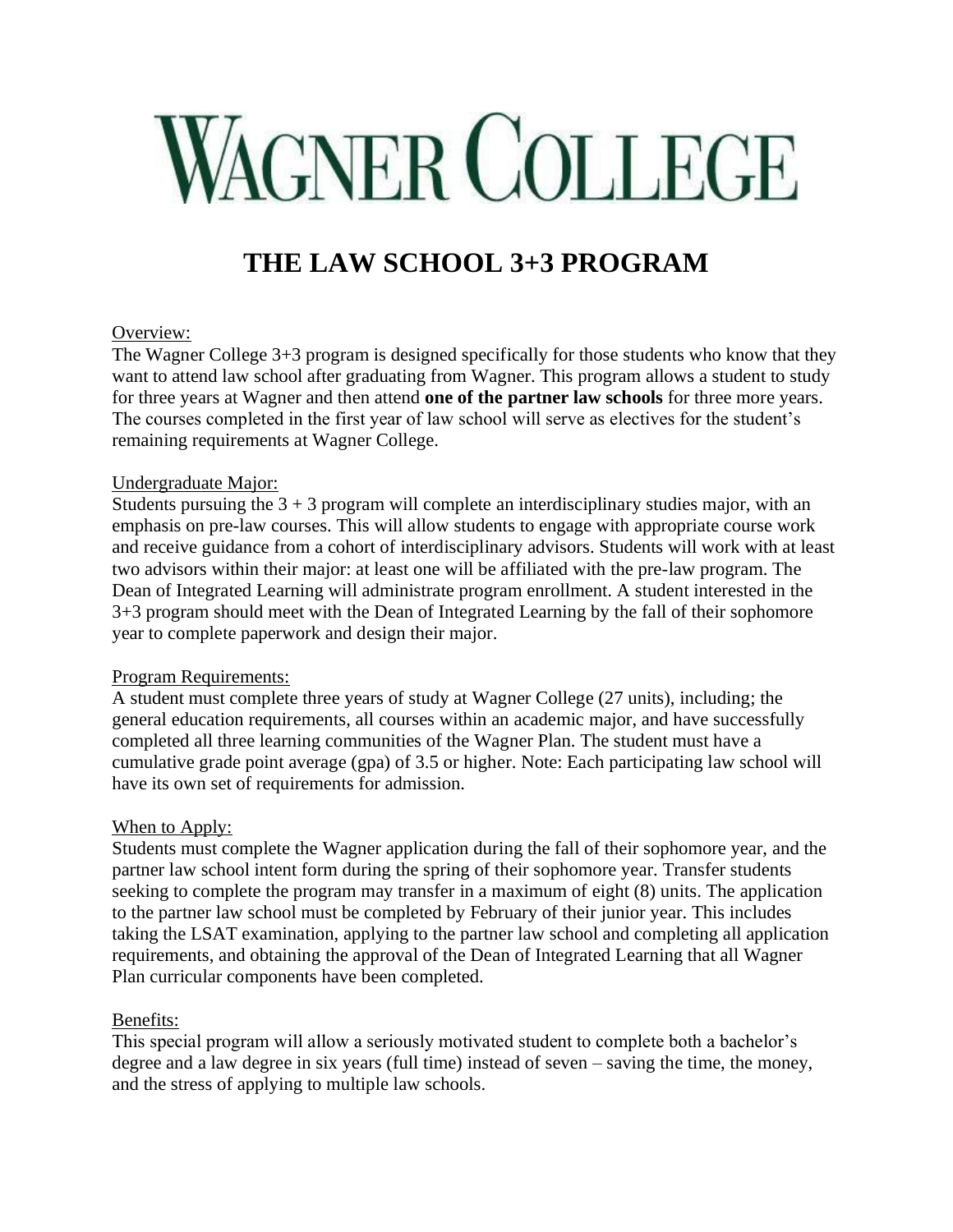#### Automatic Admission:

A student who scores high enough on the LSAT exam (at or above the  $60<sup>th</sup>$  percentile), has a gpa above 3.45, and fits the requirements outlined in the agreement with the partner law school, will normally receive an automatic acceptance into the partner law school.

# Costs:

Essentially, this program requires a student to spend three years at Wagner instead of a more traditional four-year program. The student would pay tuition at Wagner for three years. The socalled fourth year would actually be the first year of law school and the student would be charged law school tuition rates, which would not be covered by Wagner scholarship benefits. Students are automatically considered for merit-based scholarships through the partner law school.

#### Bachelor's Degree:

A bachelor's degree will be awarded after successful completion of all first year law school classes.

#### Law School Partners: Cleveland-Marshall College of Law Vermont Law School

#### Application Process:

The first step in the process is to meet with the Dean of Integrated Learning. From there, a student interested in the 3+3 program must: 1) complete and receive approval for their IDS major (which includes the approval of the major from at least two advisors - one of which is in the Prelaw program, and the Dean of Integrated Learning), 2) complete the Wagner application and partner law school intent form. These must be done by the end of the fall semester sophomore year, 3) upon completing steps 1 and 2 meet with the partner law school admissions representative no later than the first semester of their Junior year.

The second step is to complete all the application requirements for the partner law school by February of the junior year. This includes but is not limited to the law school's application and meeting the requirements for acceptance, the LSAT exam, and the creation of a file with the Law School Admission Council (LSAC). An official transcript and letters of recommendation would also be required.

#### Contact Information:

For more information about this exciting program contact one of the program advisors: Dr. Sarah Scott (sarah.scott@wagner.edu); Dr. John Esser (jesser@wagner.edu); or David J. Martin, Esq. (dmartin@wagner.edu).